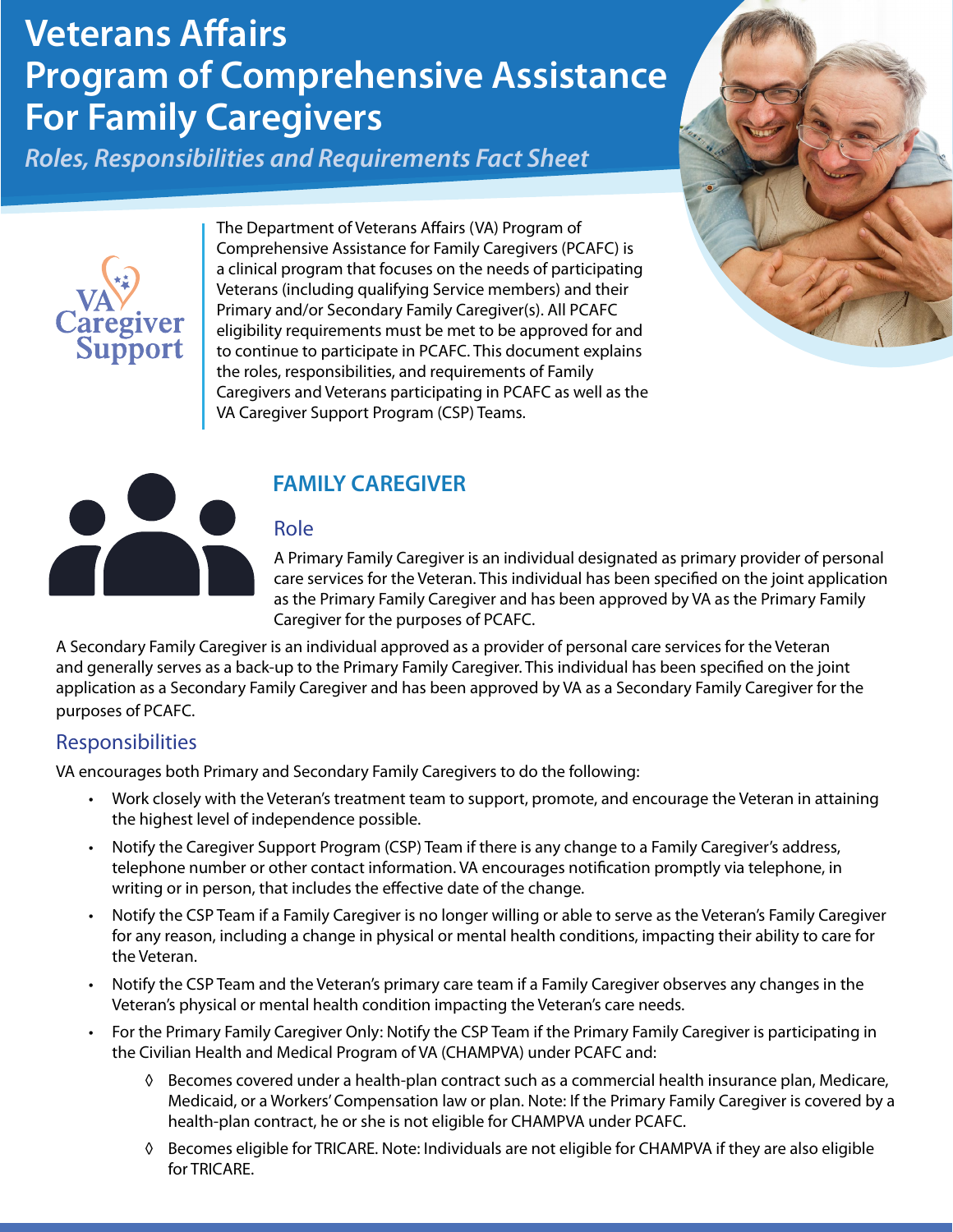## Requirements

The following are requirements of both Primary and Secondary Family Caregivers:

- Submit a joint application for the Program of Comprehensive Assistance for Family Caregivers, VA Form 10- 10CG. The Family Caregiver applicant(s) and the identified Veteran (or the Veteran's Representative) must sign and date the application.
- Be at least 18 years of age and agree to perform personal care services for the Veteran.
- Be a member of the Veteran's family, such as a spouse, son, daughter, parent, step-family member, or extended family member; or if not a member of the Veteran's family, the Family Caregiver(s) must live with the Veteran full-time or will do so if designated as a Family Caregiver.
- Complete all necessary eligibility evaluations, caregiver education and training, and the initial home-care assessment so that VA may complete the designation process no later than 90 days after the date the joint application was received by VA.
- Participate in all reassessments by VA. Reassessments generally occur on an annual basis but may occur more or less frequently as determined appropriate by VA. Reassessments include consideration of whether the Veteran is unable to self-sustain in the community for purposes of the monthly stipend rate. Reassessments may include a visit to the Veteran's home.
- Participate in wellness contacts. Ongoing wellness contacts will be conducted to review the Veteran's wellbeing, the adequacy of the personal care services being provided by the Family Caregiver(s), and the wellbeing of the Family Caregiver(s). Wellness contacts will occur at a minimum of once every 120 days, and at least one wellness contact must occur in the Veteran's home on an annual basis.

#### **VA must be notified of the following:**

- When the Veteran relocates to a new address. Please notify the CSP Team as soon as possible via telephone, in writing, or in person any time the Veteran relocates to a new address and include the new address and the date of the relocation. VA must receive notification no later than 30 days from the date of relocation. If VA does not receive notification within 30 days from the date of relocation, VA will seek to recover overpayments of benefits back to the latest date that the adjustment would have been effective if VA had been notified within 30 days from the date of relocation.
- If the Veteran or a Family Caregiver is institutionalized in a setting outside the home residence to include a hospital, rehabilitation facility, jail, prison, assisted living facility, medical foster home, nursing home, or other similar setting. Please notify the CSP Team as soon as possible via telephone, in writing, or in person any time the Veteran or a Family Caregiver is institutionalized. VA must receive notification, no later than 30 days from the date of institutionalization. This notification must include whether the Veteran or Family Caregiver is expected to be institutionalized for 90 or more days. Delays in notifying VA of the Veteran's or a Family Caregiver's institutionalization, could result in an overpayment of benefits; overpayments are subject to collection action.
- If the Veteran or another Family Caregiver dies. Please notify the CSP Team and the Veteran's primary care team as soon as possible via telephone, in writing, or in person in the event of the Veteran's death or the death of a Family Caregiver. VA must receive notification no later than 30 days from the date of death. Delays in notifying VA of a Veteran's death or the death of a Primary Family Caregiver could result in an overpayment; overpayments are subject to collection action.



### **VETERAN**

#### Role

For purposes of this document, a Veteran is an individual who has submitted a joint application for PCAFC participation and for whom a Primary and/or Secondary Family Caregiver has been approved and designated by VA. The Veteran receives personal care services from the designated Family Caregiver(s).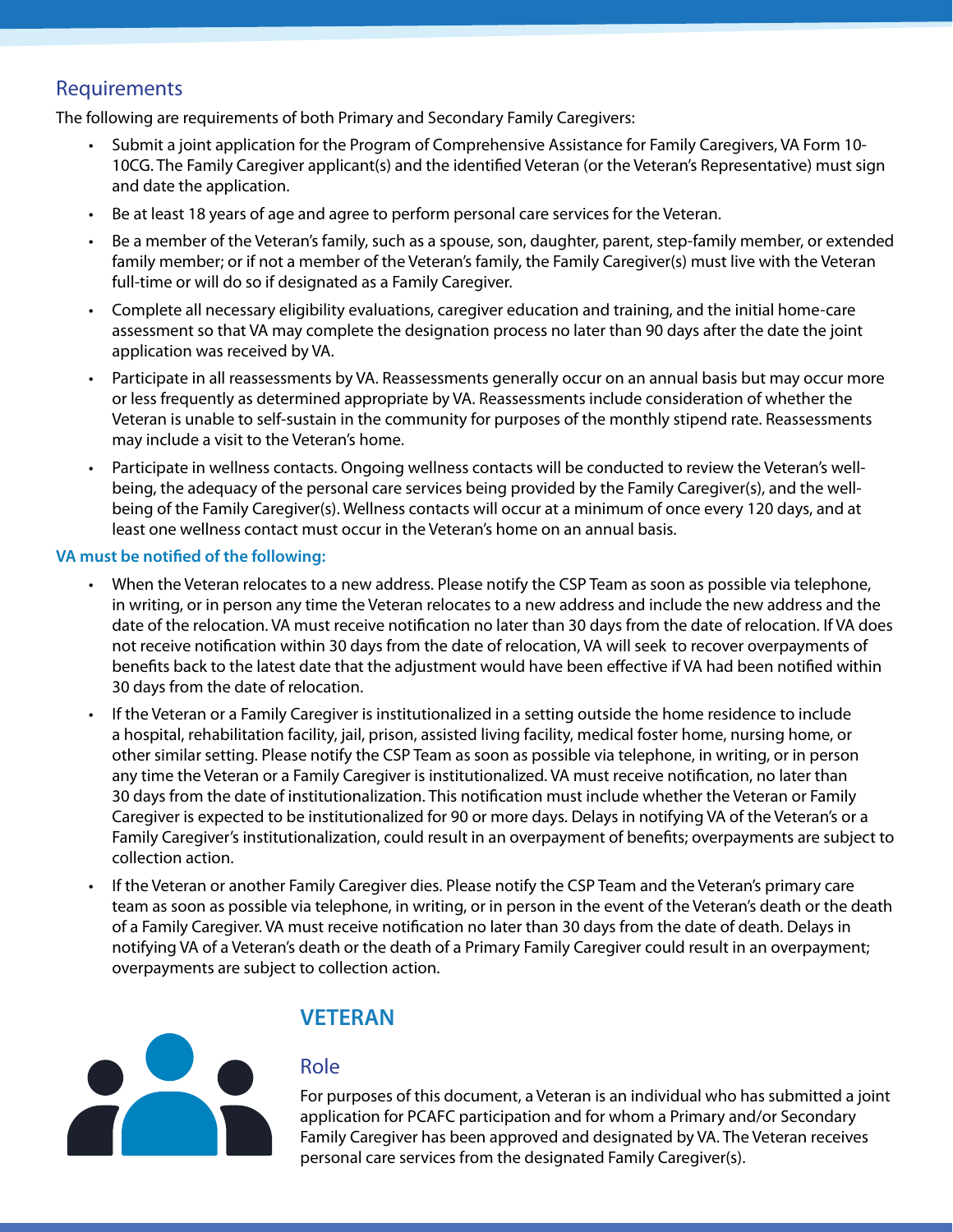### Responsibilities

VA encourages the Veteran to do the following:

- Work closely with Family Caregiver(s) and primary care team to attain the highest possible level of independence.
- Notify the Caregiver Support Program (CSP) Team if receiving care from non-VA providers for the purposes of care coordination.
- Notify the CSP Team if any designated Family Caregiver is no longer willing or able to serve as a Family Caregiver for any reason including a physical or mental health condition.

#### Requirements

The following are the requirements of the Veteran:

- Submit a joint application for the Program of Comprehensive Assistance for Family Caregivers, VA Form 10- 10CG. The Veteran (or the Veteran's Representative) and the Family Caregiver applicant(s) must sign and date the application.
- Complete all necessary eligibility evaluations and the initial home-care assessment so that VA may complete the designation process no later than 90 days after the date the joint application was received by VA.
- Receive ongoing care from a primary care team if VA designates a Family Caregiver. Primary care team means one or more medical professionals who provide care for a patient based on the clinical needs of the patient. Primary care teams must include a VA primary care provider who is a physician, advanced practice nurse, or a physician assistant.
- Receive care at home if VA designates a Family Caregiver.
- Participate in all reassessments. Reassessments generally occur on an annual basis but may occur more or less frequently as determined appropriate by VA. Reassessments include consideration of whether the Veteran is unable to self-sustain in the community for the purposes of the monthly stipend rate. Reassessments may include a visit to the Veteran's home.
- Participate in wellness contacts. Ongoing wellness contacts will be conducted to review the Veteran's wellbeing, the adequacy of the personal care services being provided by the Family Caregiver(s), and the wellbeing of the Family Caregiver(s). Wellness contacts will occur at a minimum of once every 120 days, and at least one wellness contact must occur in the Veteran's home on an annual basis.

#### **VA must be notified of the following:**

- Relocation of the Veteran to a new address. Please notify the CSP Team as soon as possible via telephone, in writing, or in person any time the Veteran relocates to a new address and include the new address and the date of the relocation. VA must receive notification no later than 30 days from the date of relocation. If VA does not receive notification within 30 days from the date of relocation, VA will seek to recover overpayments of benefits back to the latest date that the adjustment would have been effective if VA had been notified within 30 days from the date of relocation.
- If the Veteran or a Family Caregiver is institutionalized in a setting outside the home residence to include a hospital, rehabilitation facility, jail, prison, assisted living facility, medical foster home, nursing home, or other similar setting. Please notify the CSP Team as soon as possible via telephone, in writing, or in person any time the Veteran or a Family Caregiver is institutionalized. VA must receive notification no later than 30 days from the date of institutionalization. This notification must include whether the Veteran or Family Caregiver is expected to be institutionalized for 90 or more days. Delays in notifying VA of a Veteran's or Family Caregiver's institutionalization, could result in an overpayment of benefits; overpayments are subject to collection action.
- If a Family Caregiver dies. Please notify the CSP Team and the Veteran's primary care team as soon as possible via telephone, in writing, or in person in the event of the death of a Family Caregiver. VA must receive notification no later than 30 days from the date of death. Delays in notifying VA of the death of a Primary Family Caregiver could result in an overpayment; overpayments are subject to collection action.